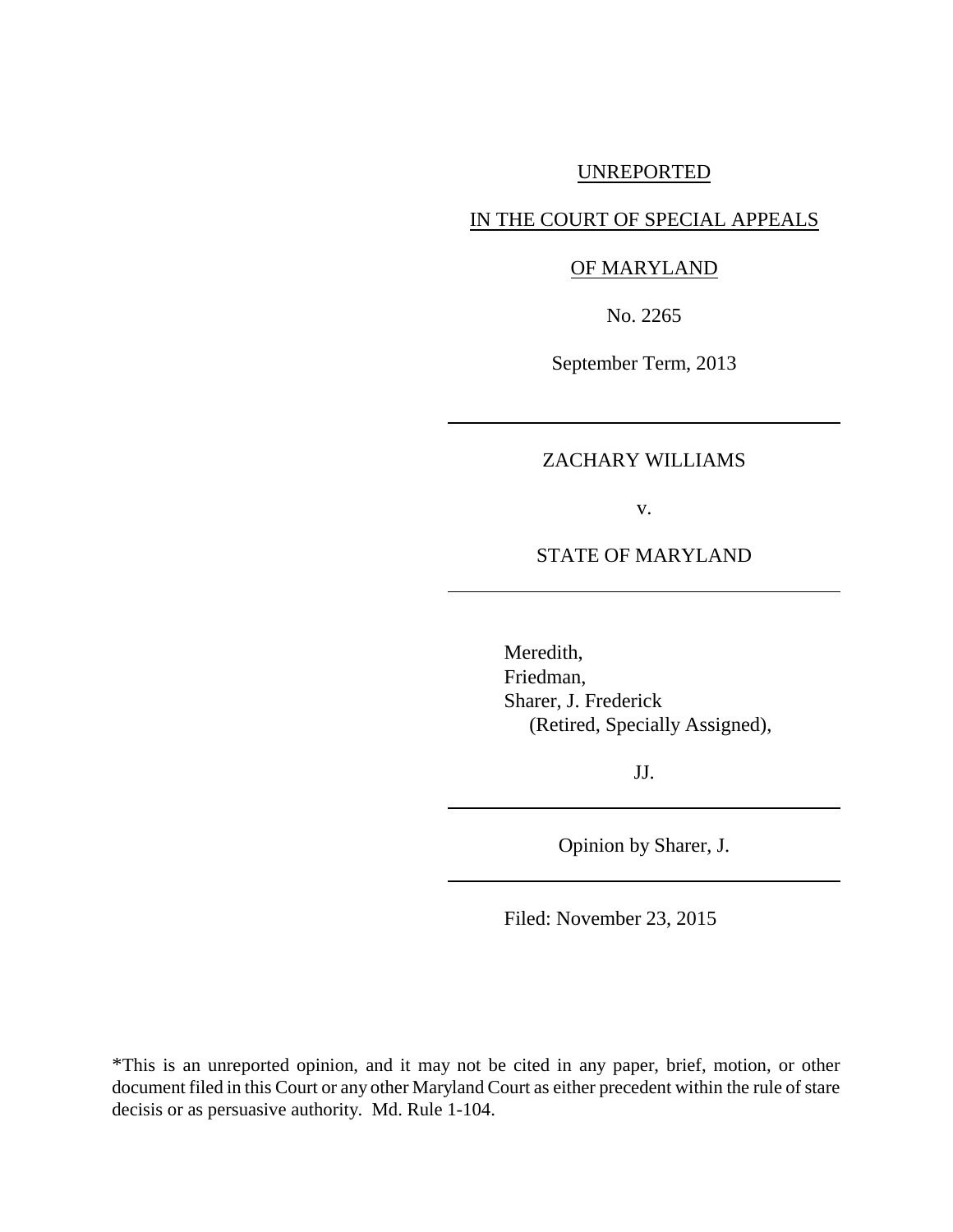Zachary Williams, appellant, appeals from the denial, by the Circuit Court for Baltimore City, of two petitions for writ of error coram nobis.<sup>1</sup>

We shall grant the State's motion to dismiss the appeal.

# **FACTS and PROCEEDINGS**

In April 1975, Williams was convicted by a jury in circuit court case number 17401308 of assault with intent to murder and a related offense. The court sentenced Williams to a total term of 15 years' imprisonment.

In September 1975, Williams was convicted by a jury in circuit court case number 17402473 of assault with intent to murder. The court sentenced Williams to a term of 15 years' imprisonment, to be served consecutive to the sentence in case number 17401308.

On August 8, 2013, Williams, *pro se*, filed the petitions, in which he contended that instructions given to the juries at his 1975 trials "were unconstitutional." On September 10, 2013, the State filed a response, in which it contended, *inter alia*, that Williams "has not

*Graves v. State*, 215 Md. App. 339, 348 (2013) (internal citations and quotations omitted), *cert. granted*, 437 Md. 637, *dismissed*, 441 Md. 61 (2014).

<sup>&</sup>lt;sup>1</sup>The writ of coram nobis

is a collateral challenge to a criminal conviction[.] It is a remedy for a convicted person who is not incarcerated and not on parole or probation. To be eligible for coram nobis relief, several requirements must be met: (1) the grounds for challenging the criminal conviction must be of a constitutional, jurisdictional or fundamental character; (2) the coram nobis petitioner must be suffering or facing significant collateral consequences from the conviction; (3) the claim for which coram nobis relief is sought cannot be waived or finally litigated; and (4) the petitioner must show prejudice.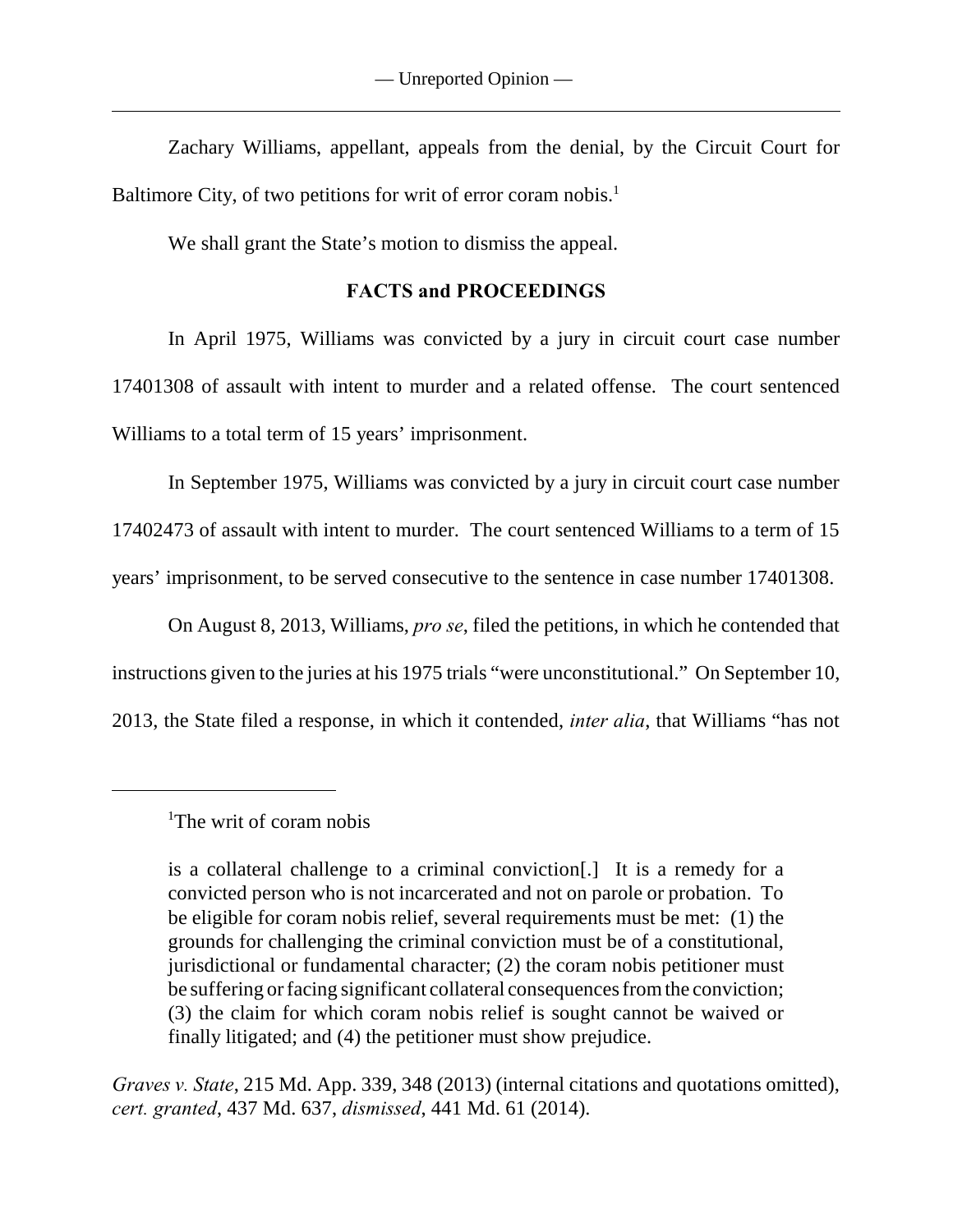included a copy of the relevant portions of the transcript in this case or indicated why he is unable to do so." On November 6, 2013, the court entered an order in which it denied both petitions.

On November 19, 2013, Williams filed a motion pursuant to Rule  $2-534<sup>2</sup>$  to alter or amend the court's judgment. In the certificate of service of the motion, Williams stated that he "delivered [the motion] to prison authorities" on November 14, 2013. On December 3, 2013, the court denied the motion. On December 16, 2013, Williams filed a notice of appeal.

# **DISCUSSION**

Williams contends that the court erred in denying the petitions. He claims that erroneous instructions similar to those reviewed by the Court of Appeals in *Unger v. State*, 427 Md. 383  $(2012)$ , <sup>3</sup> were given to the juries at his 1975 trials.

"In an action decided by the court, on motion of any party filed within ten days after entry of judgment, the court may open the judgment to receive additional evidence, may amend its findings or its statement of reasons for the decision, may set forth additional findings or reasons, may enter new findings or new reasons, may amend the judgment, or may enter a new judgment."

<sup>3</sup>At Unger's trial on charges of felony murder and related offenses, the court instructed the jury: "[A]nything which I may say about the law, including any instructions which I may give you, is merely advisory and you are not in any way bound by it. You may feel free to reject my advice on the law[.]" 427 Md. at 391-92 (italics omitted). The Court of Appeals concluded that the instructions "were clearly in error, at least as applied to (continued...)

 ${}^{2}$ Rule 2-534 provides: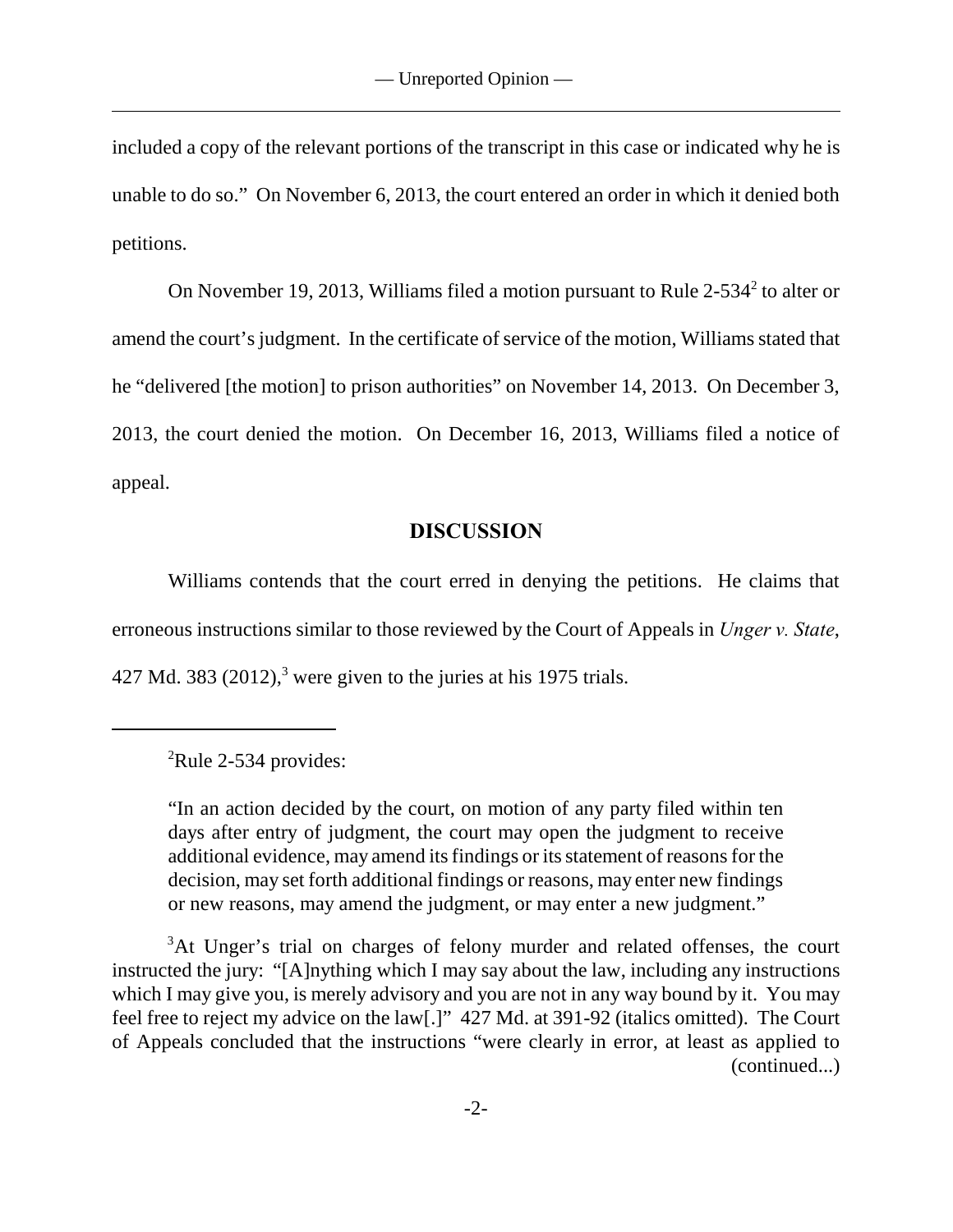The State moves to dismiss the appeal on the ground that the "appeal is not timely." (Italics omitted.) We agree. Rule 8-202(a) provides: "Except as otherwise provided in this Rule or by law, the notice of appeal shall be filed within 30 days after entry of the judgment or order from which the appeal is taken." Here, Williams filed the notice of appeal more than 30 days after entry of the order in which the court denied the petitions. Hence, Williams did not file the notice in a timely manner.

Williams contends that his filing of the motion to alter or amend the court's judgment tolled the deadline for filing of the notice of appeal. *See* Rule 8-202(c) ("[i]n a civil action, when a timely motion is filed pursuant to Rule 2-532, 2-533, or 2-534, the notice of appeal shall be filed within 30 days after entry of (1) a notice withdrawing the motion or (2) an order denying a motion pursuant to Rule 2-533 or disposing of a motion pursuant to Rule 2-532 or 2-534"). We are not persuaded. Williams did not file the motion "within ten days after entry of judgment." Rule 2-534. Hence, Williams did not file the motion in a timely manner.

Williams next contends that the motion was "filed at the moment of delivery to prison authorities for forwarding to the  $\lceil \cdot \rceil$  court." Again, we are not persuaded. Rule 1-322(a) provides: "The filing of pleadings, papers, and other items with the court shall be made by

 $3$ (...continued) matters implicating federal constitutional rights." *Id.* at 417.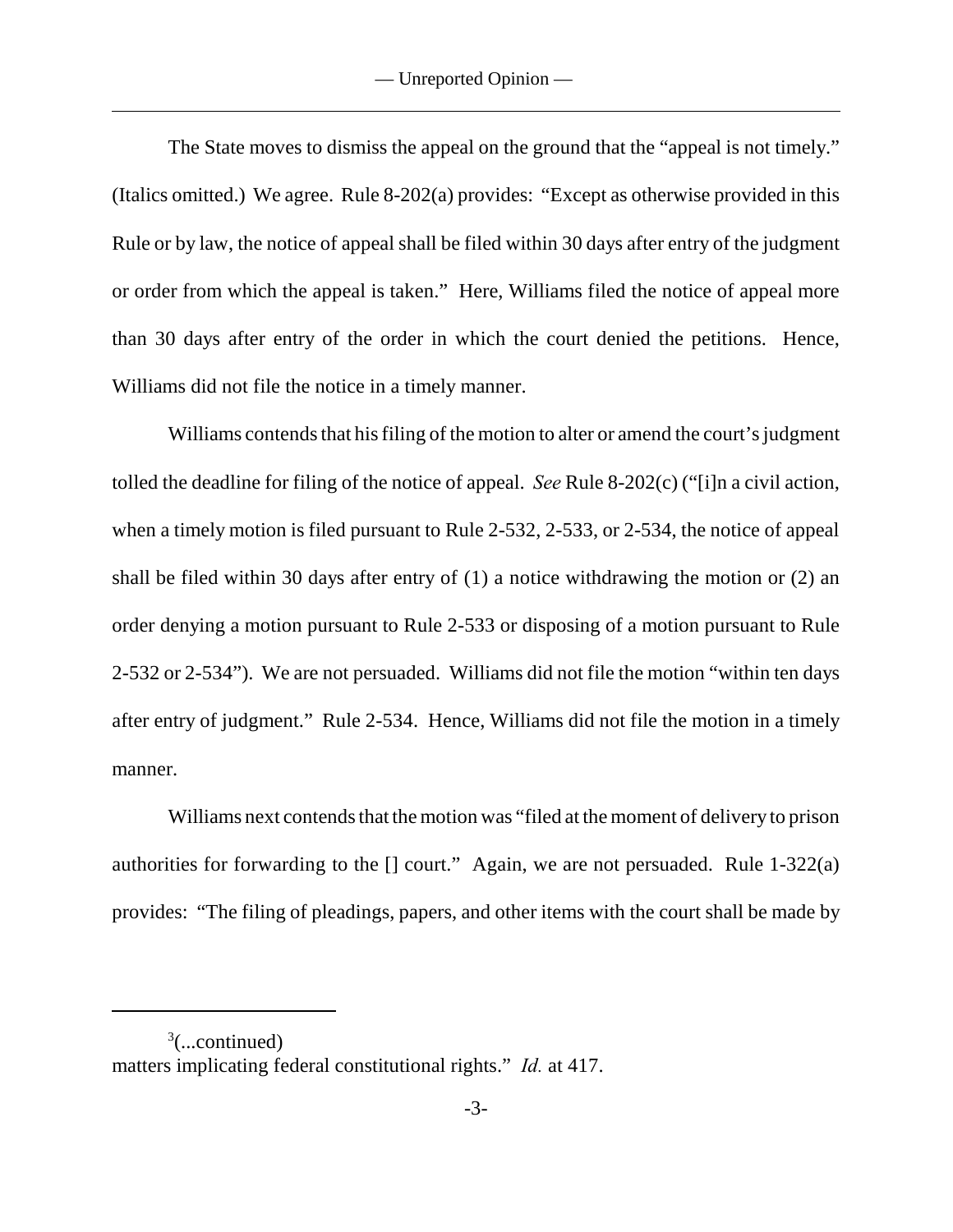filing them with *the clerk of the court*[.]" (Emphasis added.) Williams did not file the motion by delivering it to prison authorities.

Williams next contends that the State waived any objection to the timeliness of the motion by "elect [ing] to not challenge any aspect of its content." Rule 2-534 does not require an opposing party to file a response in opposition to a motion to alter or amend a judgment, or state that an opposing party waives any particular defense by failing to file a response. The State did not waive any challenge to the timeliness of the motion by failing to file a response in opposition to the motion, and the filing of the motion did not toll the deadline for filing of the notice of appeal.

The State moves to dismiss the appeal on a second ground: that Williams "failed to provide a record adequate for review." (Italics omitted.) We agree. Rule 8-411 states that "the appellant shall order" a "transcription of . . . all the testimony . . . that . . . is necessary for the appeal," and "cause the original transcript to be filed . . . with the clerk of the lower court for inclusion in the record[.]" Here, the transcripts of the instructions given to the juries at the 1975 trials are necessary for the appeal, but Williams did not cause the transcripts to be included in the record. The record does not contain all the testimony that is necessary for the appeal.

Williams contends that the State "waived any contestation" to the adequacy of the record by "cho[osing] not to oppose" the motion to alter or amend the court's judgment. As we have noted, a party does not waive any particular defense by failing to file a response in